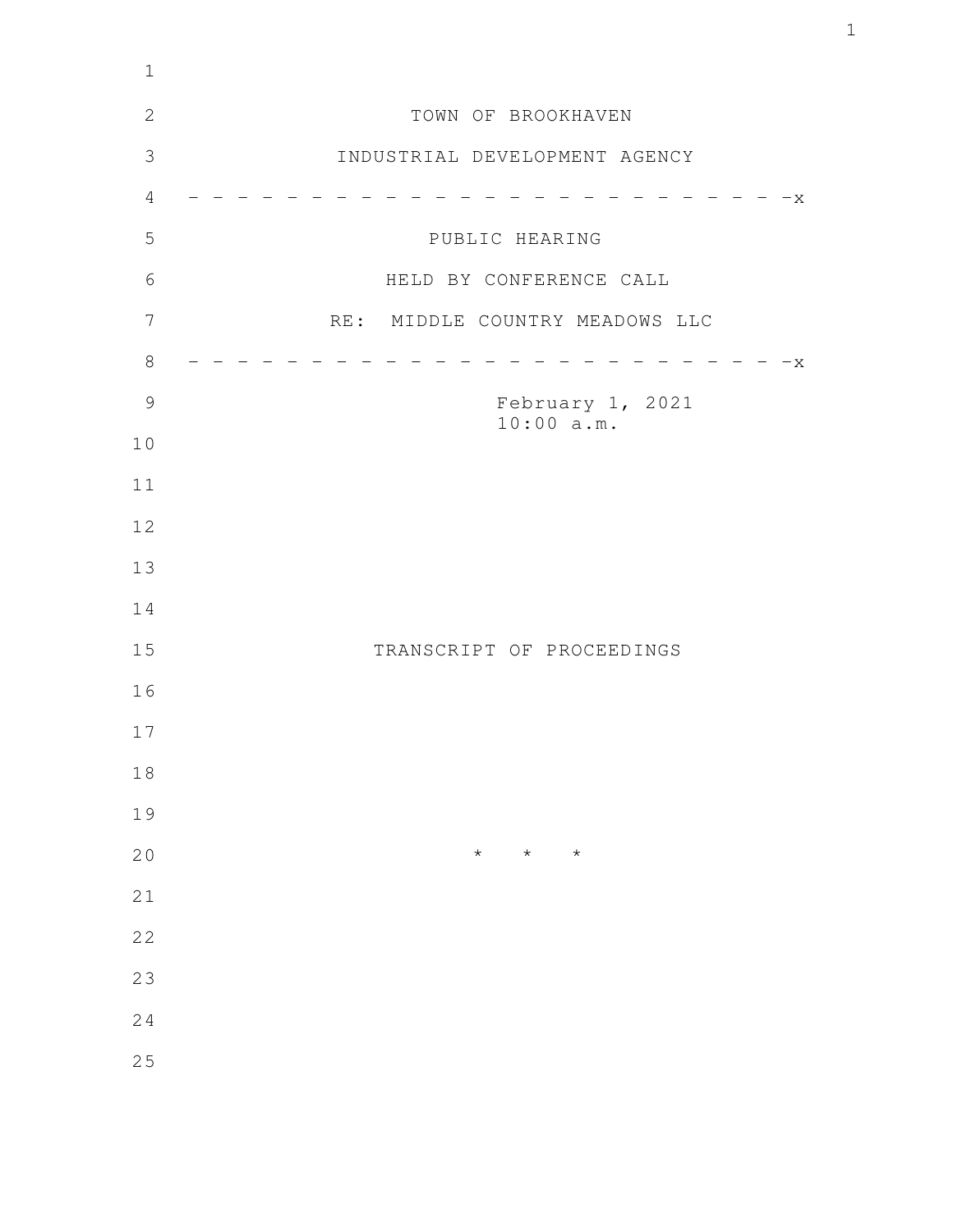| APPEARANCES:                       |                                                                                         |
|------------------------------------|-----------------------------------------------------------------------------------------|
|                                    |                                                                                         |
| TOB IDA: LISA MG MULLIGAN, CEO     |                                                                                         |
| JOCELYN LINSE, EXECUTIVE ASSISTANT |                                                                                         |
|                                    |                                                                                         |
| ALSO PRESENT: DIANE CAUDULLO       |                                                                                         |
| FARRELL FRITZ, P.C.                |                                                                                         |
| WILLIAM FERRARO<br>KRISTA MEYERS,  |                                                                                         |
| COUNCILMAN LaVALLE'S OFFICE        |                                                                                         |
| WILLIAM F. WEIR, ESQ.,             |                                                                                         |
|                                    |                                                                                         |
|                                    |                                                                                         |
|                                    |                                                                                         |
|                                    |                                                                                         |
|                                    |                                                                                         |
| $\star$ $\star$ $\star$            |                                                                                         |
|                                    |                                                                                         |
|                                    |                                                                                         |
|                                    |                                                                                         |
|                                    |                                                                                         |
|                                    |                                                                                         |
|                                    |                                                                                         |
|                                    |                                                                                         |
|                                    |                                                                                         |
|                                    |                                                                                         |
|                                    | JAMES M. TULLO, DEPUTY DIRECTOR<br>PETER L. CURRY, ESQ.,<br>JIM TSUNIS<br>NIXON PEABODY |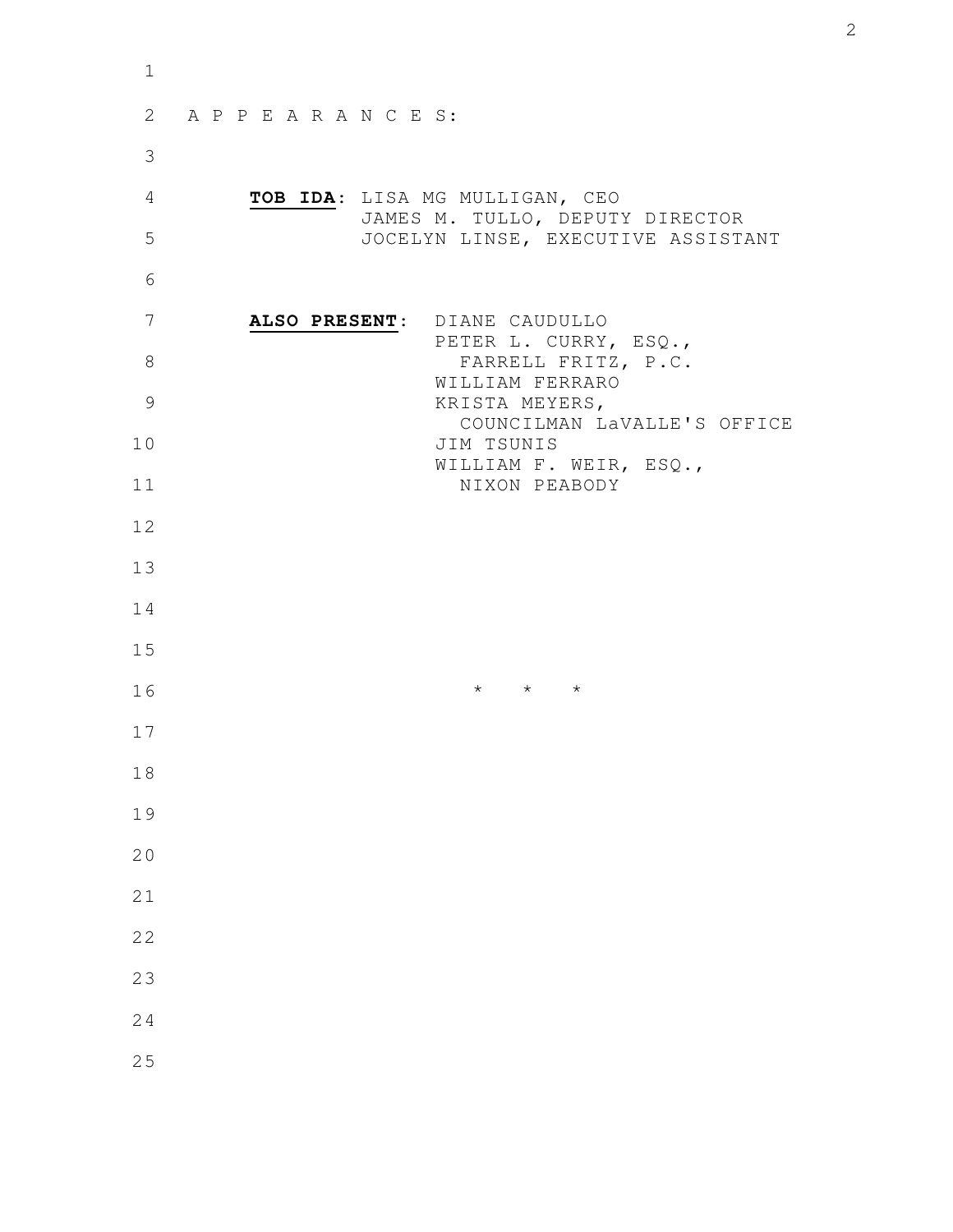MS. MULLIGAN: It's ten a.m. on February 1, 2021. This is the Town of Brookhaven Industrial Development Agency public hearing for the Middle Country Meadows project. I know that we have some people who have joined the call. This is Lisa Mulligan. I'm going to read the public hearing notice and then I will see if anyone wants to make comment. NOTICE IS HEREBY GIVEN that due to the Novel Coronavirus (COVID-19) Emergency State and Federal bans on large meetings or gatherings and pursuant to Governor Cuomo's Executive Order 202.1 issued on March 12, 2020, as amended to date, permitting local governments to hold public hearings by telephone and video conference and/or similar device, the Public Hearing scheduled for February 1, 2021, at 10:00 a.m., local time, being held by the Town of Brookhaven Industrial Development Agency (the "**Issuer**"), in accordance with the provisions of Article 18-A of the New York General Municipal 1 2 3 4 5 6 7 8 9 10 11 12 13 14 15 16 17 18 19 20 21 22 23 24 25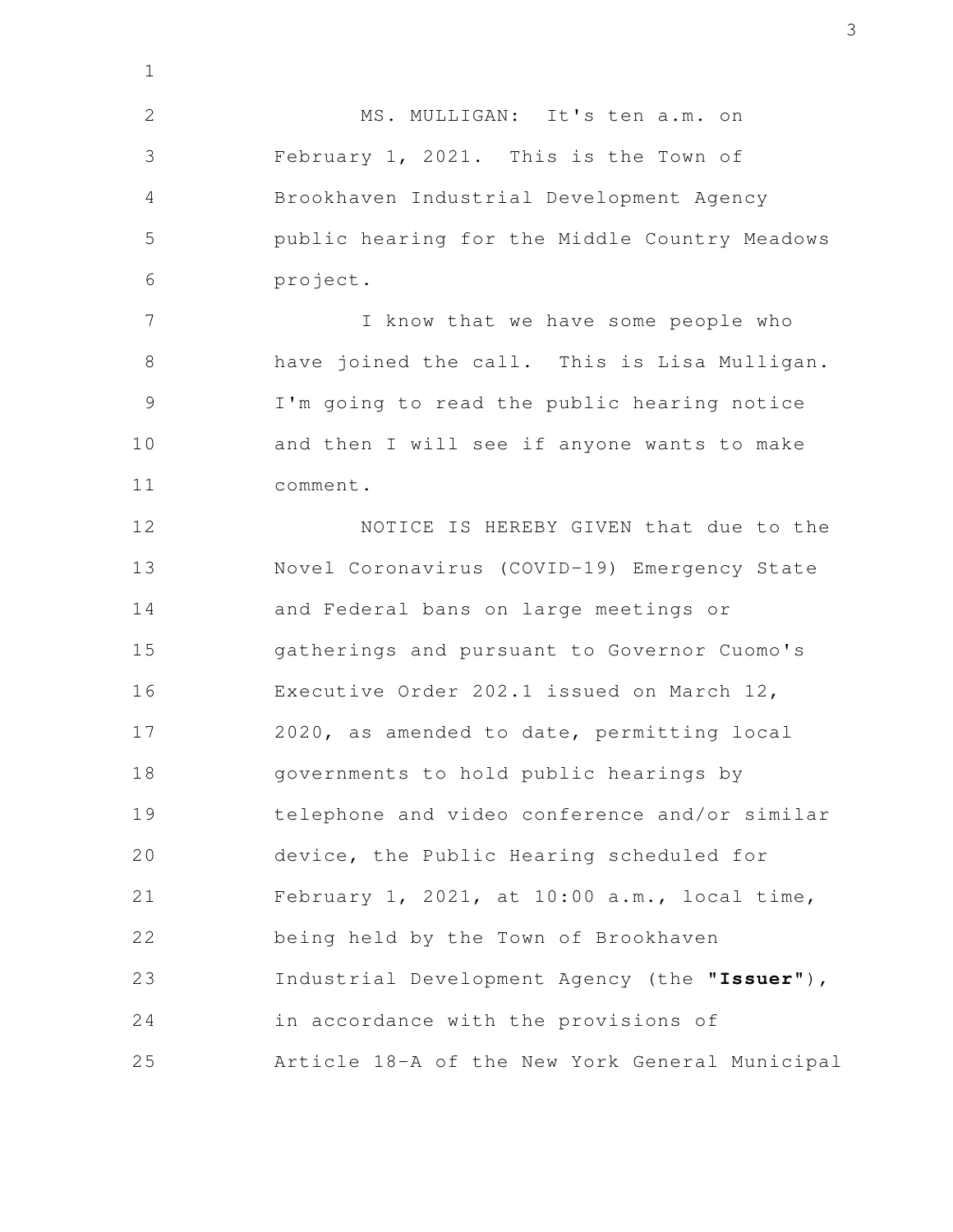Law will be held electronically via conference call instead of a public hearing open for the public to attend. Members of the public may listen to the Public Hearing, and comment on the Project (defined below) and the benefits to be granted by the Issuer to the Company (defined below) during the Public Hearing, by calling (712)770-5505 and entering access code 884-124. Comments maybe also submitted to the Issuer in writing or electronically. Minutes of the Public Hearing will be transcribed and posted on the Issuer's website, all in connection with the following matters: 2 3 4 5 6 7 8 9 10 11 12 13 14

1

Middle Country Meadows LLC, a limited liability company organized and existing under the laws of the State of New York, on behalf of itself and/or the principals of Middle Country Meadows LLC and/or an entity formed or to be formed on behalf of any of the foregoing (the "**Company**"), has applied to the Agency to enter into a transaction in which the Agency will assist in (A) the acquisition of approximately 13.78 acre parcel of land located at 1277 Middle Country Road, Selden, 15 16 17 18 19 20 21 22 23 24 25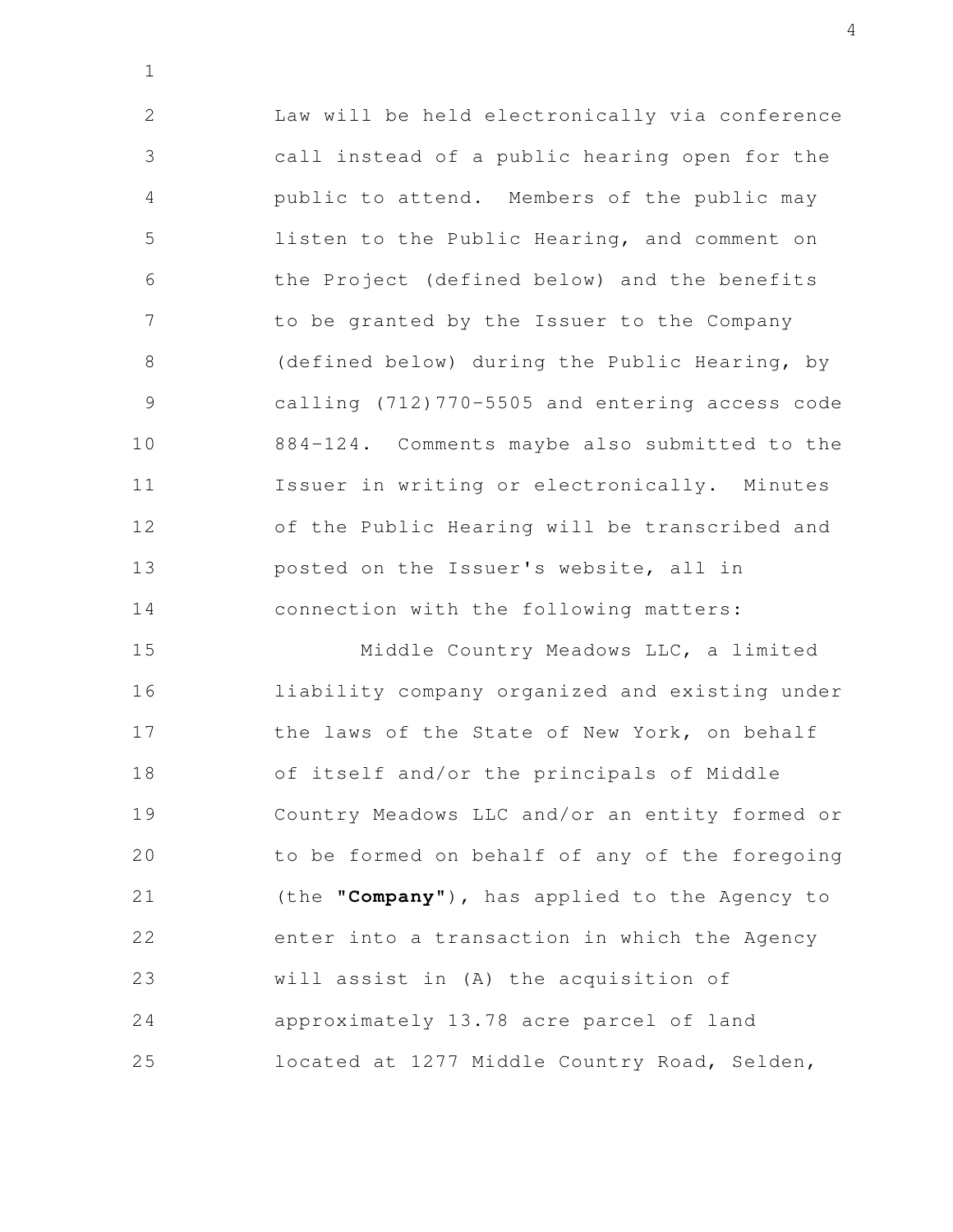New York (collectively, the "**Land**"), (B) the construction, equipping and furnishing of approximately 136,400 square feet of residential space across multiple buildings which will provide for one-hundred twenty-four (124) two-bedroom, senior apartments (55+) (approximately 30% will be affordable at 80% of Area Median Income ("**AMI**")) together with the acquisition, installation and equipping of improvements, structures and other related facilities attached to the land (the "**Improvements**") including, but not limited to, a sidewalk connecting to the adjacent Independence Plaza Shopping Center, a walking/running trail for use by the community and the high school cross-country team, ballfield lighting for Selden Center Little League, memorial monument and bench and a clubhouse to be available for civic meetings, (C) the acquisition and installation therein of certain equipment and personal property including, but not limited to, including shared common recreation areas (including an outdoor pool, community building tennis court, 2 3 4 5 6 7 8 9 10 11 12 13 14 15 16 17 18 19 20 21 22 23 24 25

1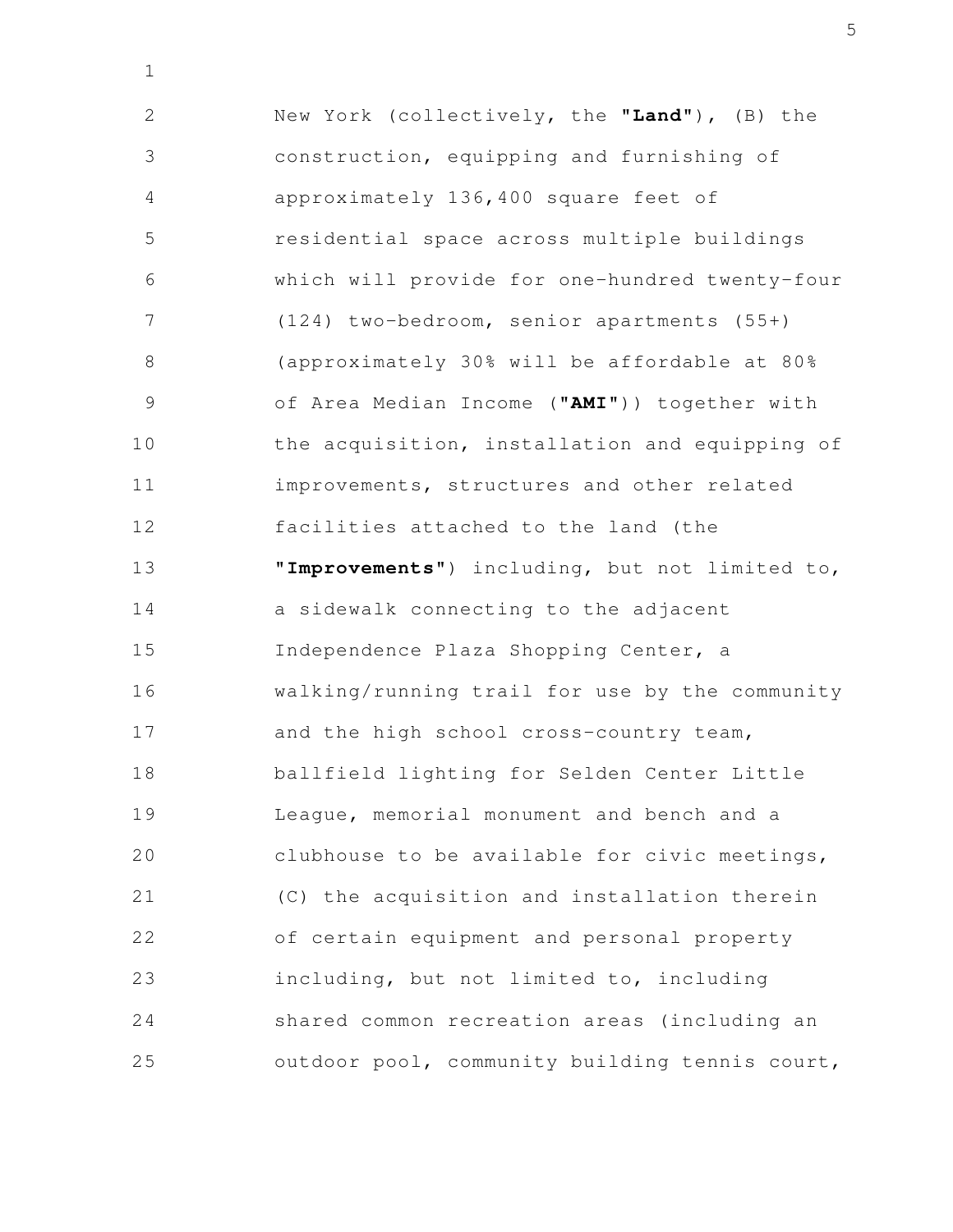BBQ/outdoor picnic area, bocci courts, and putting green) and other amenities and the furnishing thereof including, but not limited to, furniture, appliances, structures, equipment and personal property in the units (the "**Equipment**"; and, together with the Land and the Improvements, the "**Facility**"), which Facility is to be subleased by the Agency to the Company to be known as and used by the Company to provide affordable senior housing for the residents of Selden (the "**Project**"). The Facility will be initially owned and managed or operated by the Company. 2 3 4 5 6 7 8 9 10 11 12 13 14

1

The Agency will acquire a leasehold interest in the Land and the Improvements and title to the Equipment and lease the Facility to the Company. The Agency contemplates that it will provide financial assistance to the Company in the form of exemptions from mortgage recording taxes in connection with the financing or any subsequent refinancing of the Facility, exemptions from sales and use taxes in connection with the construction and equipping of the Facility and exemption of 15 16 17 18 19 20 21 22 23 24 25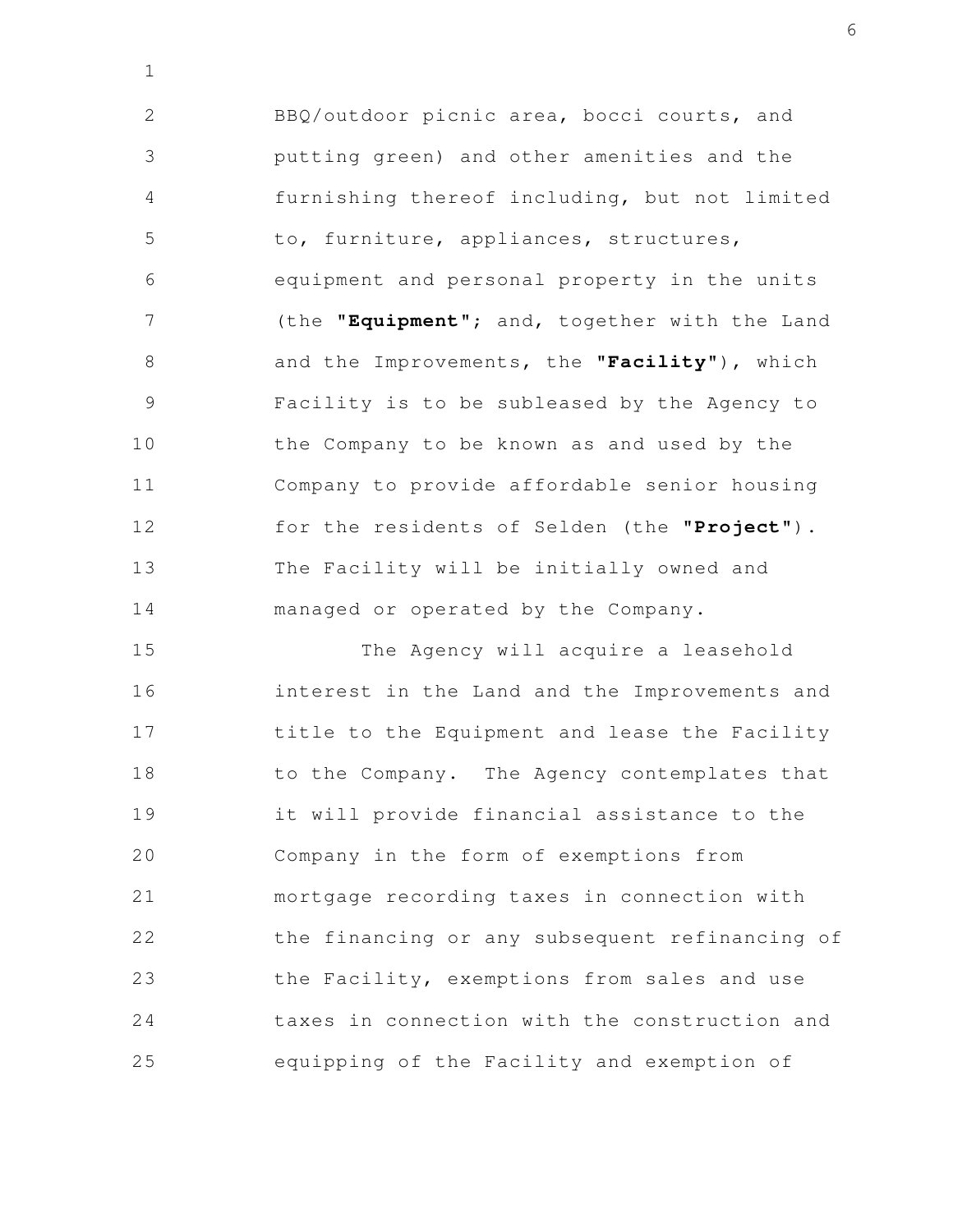real property taxes consistent with the uniform tax exemption policies ("**UTEP**") of the Agency. 2 3 4

1

A representative of the Issuer will, at the above-stated time and place, hear and accept written comments from all persons with views in favor of or opposed to either the proposed financial assistance to the Company or the location or nature of the Facility. Prior to the hearing, all persons will have the opportunity to review on the Issuer's website (https://brookhavenida.org/), the application for financial assistance filed by the Company with the Issuer and an analysis of the costs and benefits of the proposed Facility. Dated: January 22, 2021 TOWN OF BROOKHAVEN INDUSTRIAL DEVELOPMENT AGENCY BY: Lisa MG Mulligan Title: Chief Executive Officer I know that some people have joined the call and so in an effort to keep this somewhat organized, I'm going to ask if anyone wants to make comment, please let me know your name and 5 6 7 8 9 10 11 12 13 14 15 16 17 18 19 20 21 22 23 24 25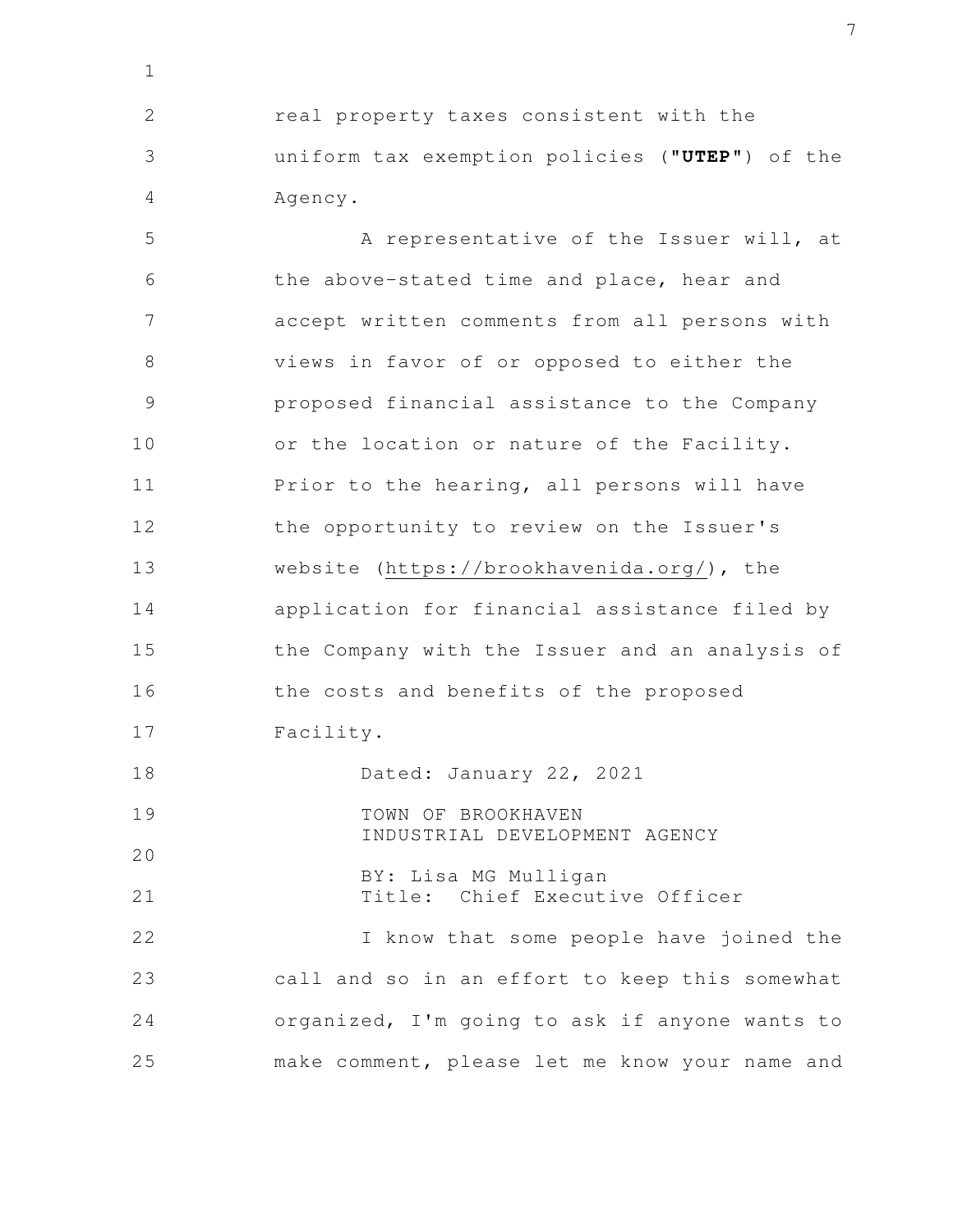your affiliation, I'm just going to -- right now if there's anyone who wants to, I'm going to take a couple of names. MR. CURRY: Peter Curry. MS. MULLIGAN: Thank you, Peter. Does anyone else want to make comment? (No response.) MS. MULLIGAN: I think someone just joined the public hearing; are you interested in making comment? (No response.) MS. MULLIGAN: Okay. So, Mr. Curry, speakers get three minutes. If you would, please state and spell your name and your affiliation for the record. MR. CURRY: Certainly. MS. MULLIGAN: And I'm ready whenever you are. MR. CURRY: All right. My name is Peter Curry. I'm an attorney at Farrell Fritz, P.C. in Uniondale, New York and I am the attorney for the applicant. I just wanted to make a brief 2 3 4 5 6 7 8 9 10 11 12 13 14 15 16 17 18 19 20 21 22 23 24 25

1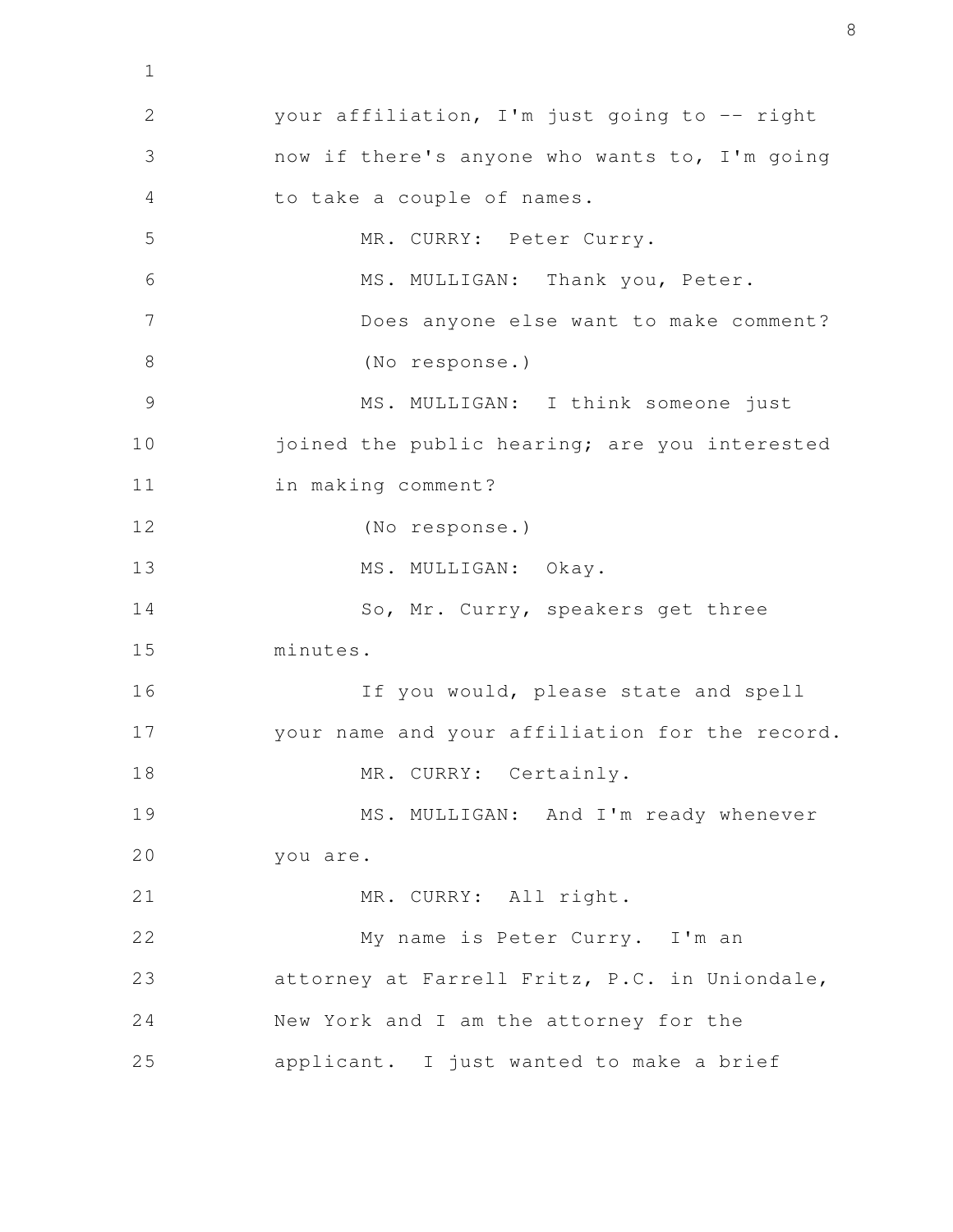statement to clear up any possible confusion that may exist with regard to who can live in the proposed community. 2 3 4

1

This is a PRC residence community, which is a planned retirement community. Under the code of the Town of Brookhaven, occupancy of the residences is limited to senior citizens as defined under that proposed -- sorry, that zoning code for the community. There's been a little bit of confusion about who could live there and it's only senior citizens. I really want to put everybody's mind at rest as to a possible effect upon the school district. Thank you. MS. MULLIGAN: Thank you, Mr. Curry. Is there anyone else who's joined the call who's interested in making comment? MR. FERRARO: Yes, I am, this is William Ferraro. MS. MULLIGAN: Okay. Mr. Ferraro, hold on one second; I know a bunch of people just joined. 5 6 7 8 9 10 11 12 13 14 15 16 17 18 19 20 21 22 23 24 25

Is there anyone else who's interested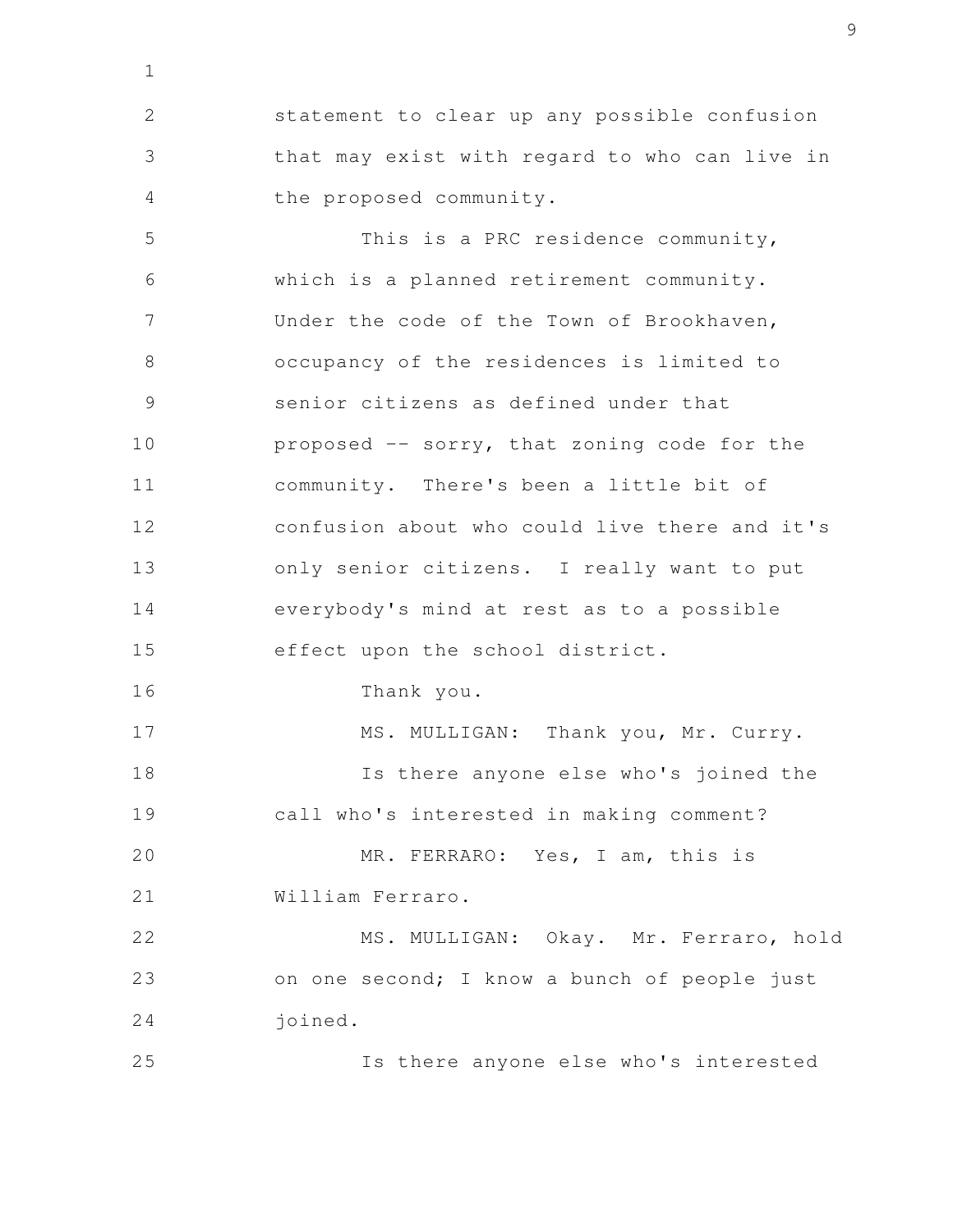in making comment? (No response.) MS. MULLIGAN: Okay. Mr. Ferraro, if you would, please state and spell your name and your affiliation for the record, you'll have three minutes to make comment. MR. FERRARO: Sure. MS. MULLIGAN: Whenever you're ready. MR. FERRARO: It's William Ferraro and my affiliation, I'm a member of the Middle Country School Board, Board of Education for Middle Country Central School District and an active citizen. MS. MULLIGAN: Are you here speaking on behalf of the school district? MR. FERRARO: No, I am not. I'm speaking on my own behalf as a private citizen. MS. MULLIGAN: Okay. MR. FERRARO: And I should also mention I'm a Selden resident. MS. MULLIGAN: Okay. Whenever you're ready, you have three minutes. 2 3 4 5 6 7 8 9 10 11 12 13 14 15 16 17 18 19 20 21 22 23 24 25

1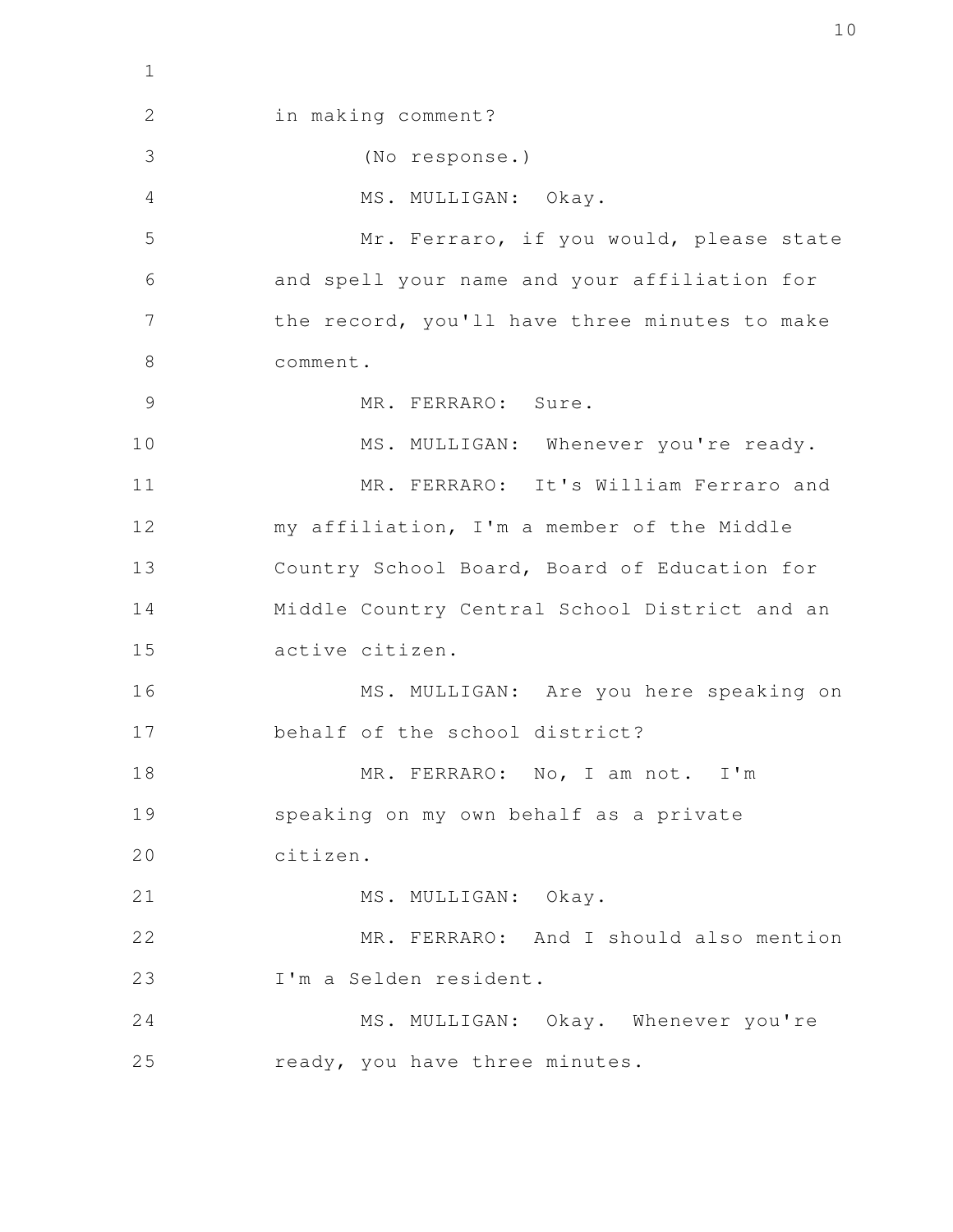| $\mathbf{1}$   |                                                |
|----------------|------------------------------------------------|
| $\overline{2}$ | MR. FERRARO: Sure.                             |
| 3              | So I'm speaking today against granting         |
| $\overline{4}$ | a tax abatement for this project. My           |
| 5              | reasoning is this, I believe that, first of    |
| 6              | all, this style of apartments is not needed    |
| 7              | for this area. We already have several 55 and  |
| 8              | over senior complexes in zip codes locally     |
| $\overline{9}$ | including Port Jefferson Station and that      |
| 10             | would include 55 and over complexes that       |
| 11             | aren't completely filled yet, so obviously,    |
| 12             | you know, the demand is there, but there's     |
| 13             | also places that can fill that demand.         |
| 14             | Second, this project is going to cause         |
| 15             | a traffic congestion nightmare on Middle       |
| 16             | Country Road at a very dangerous strip of the  |
| 17             | road where multiple fatalities over the years  |
| 18             | have happened. Now while it's estimated that   |
| 19             | there's no traffic impact because a light is   |
| 20             | already close by, that doesn't mean that       |
| 21             | there's no impact on the road, so I think many |
| 22             | residents would differ on that issue.          |
| 23             | Second, I think the developer has              |
| 24             | already stated in their application that they  |
| 25             | would be able to finance this project without  |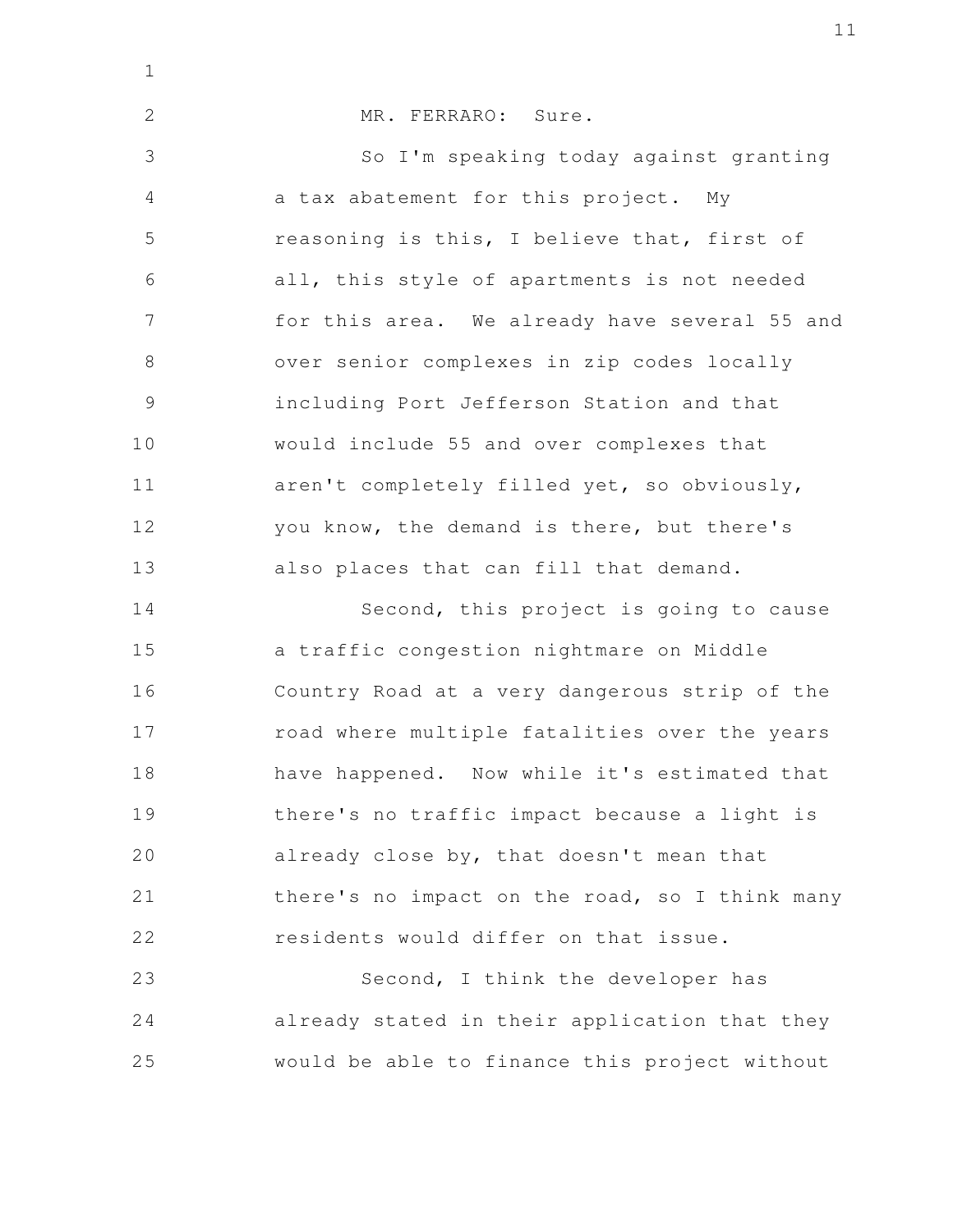abatement, it's just that they prefer having the abatement. 2 3

1

Generally speaking, in my experience on somebody who's worked for the New York State Assembly and I've worked on issues regarding economic development and worked on issues involving IDA and the fact is that IDA's generally have not produced the private sector jobs that we assume that they do and they've also been a net loss for local governments over the years. 4 5 6 7 8 9 10 11 12

I believe that abatements work in blighted areas where you need to incentivize developers to come in. They can work in areas like Riverhead or Buffalo that really need development, but that's not Middle Country Road and that's not our area. It's nice to have something come in, but we don't need this project and I don't believe it's worth the tax abatements granted to this project. 13 14 15 16 17 18 19 20 21

The last thing that I'll say is the chances of amending the covenant for this project I believe requires six out of seven Town board members to vote to allow this 22 23 24 25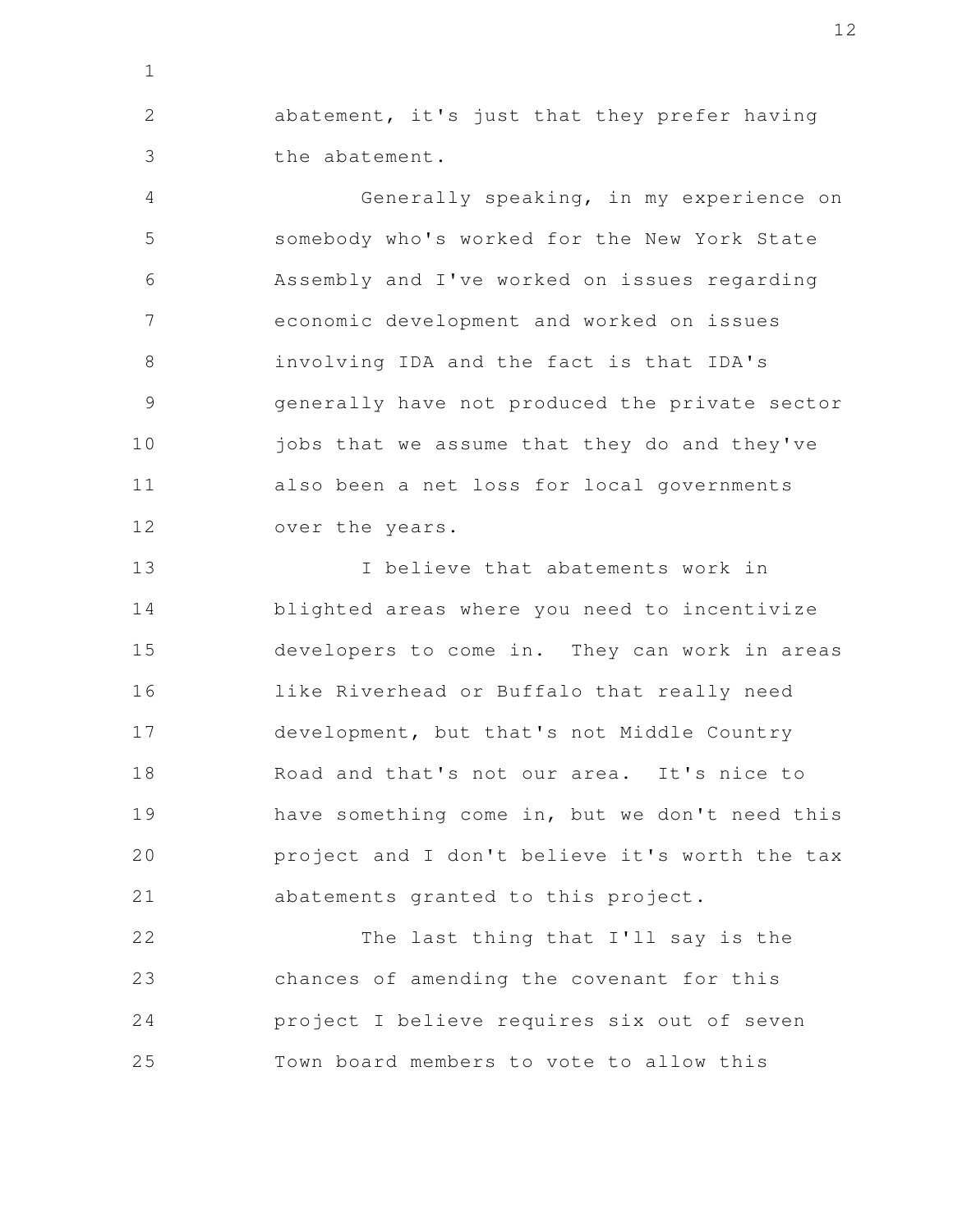project to change at some point in the future. That is a bar that could be crossed because we already have six members on our Town board who vote as a block, who are from one party who vote as a block, so it's very possible that this project could change in the future and therefore, I don't believe that an abatement should be granted. Thank you. MS. MULLIGAN: Thank you. Is there anyone else who would like to make comment? MS. CAUDULLO: Actually I would, it's Diane Caudullo from Centereach. MS. MULLIGAN: Ma'am, you just stated your name, thank you and your affiliation. Will you spell your name for the record, please? MS. CAUDULLO: Sure. First name is Diane, last name is Caudullo. MS. MULLIGAN: You have three minutes to make comment. MS. CAUDULLO: Okay. First off, I just want to say we only 2 3 4 5 6 7 8 9 10 11 12 13 14 15 16 17 18 19 20 21 22 23 24 25

1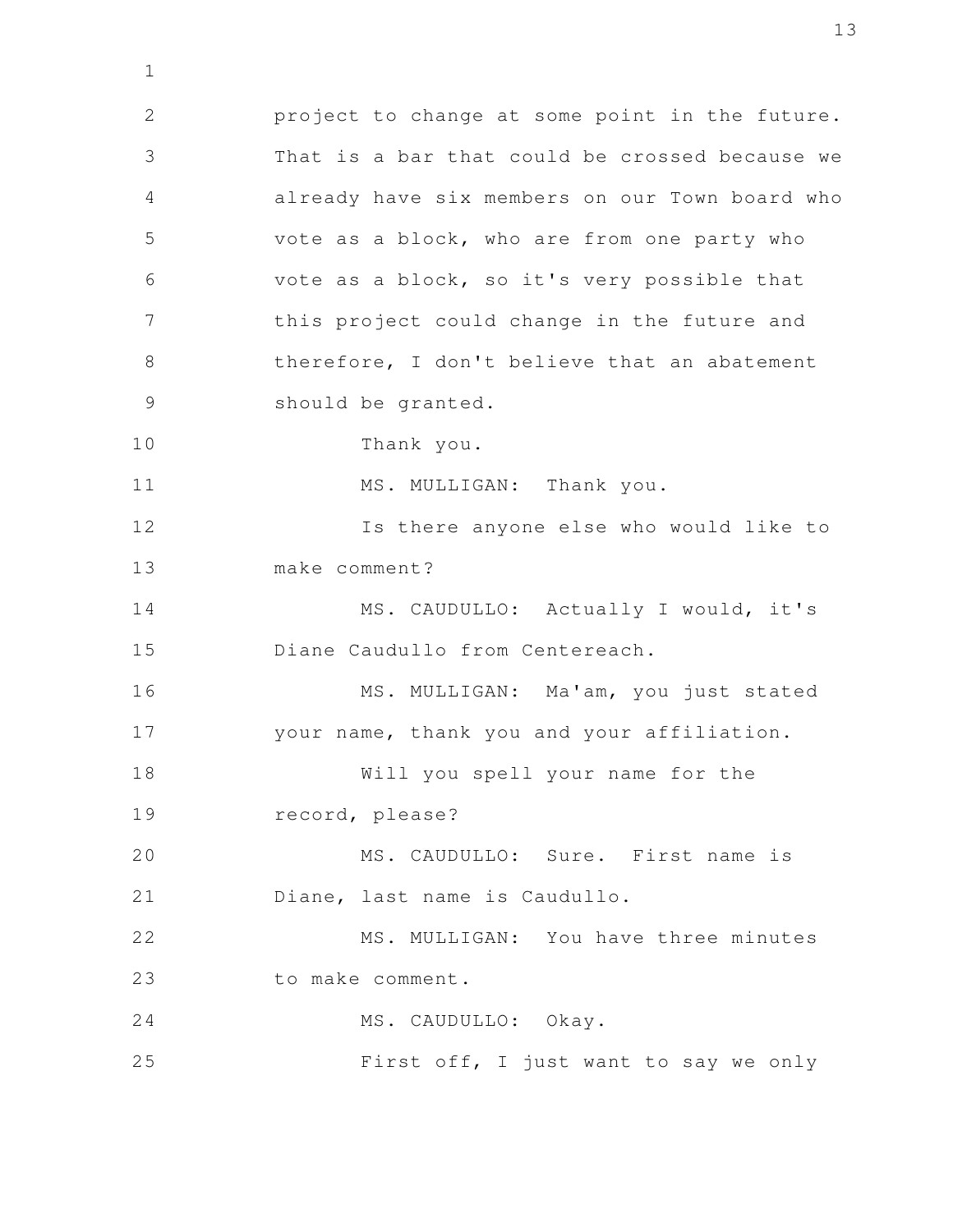learned about this project Thursday night, so I'm trying to do my homework as quickly as possible, but my generic statement or my generic feeling about this is we're not -- and I say "we" because I'm very actively involved in the community, but I'm speaking on my own behalf -- just a simple fact that we like the project, you know, in general we were supportive of the project back in 2013. I just believe the abatements, which I'm not entirely opposed to, I just believe they're too steep. 2 3 4 5 6 7 8 9 10 11 12 13

1

I think, I'm reading through all the numbers now, the cost analysis, like Will just said, sometimes I think the numbers that they say they're going to bring in  $-$  the jobs, the salaries behind the jobs -- it seems like it's very generously positive and I am believing that -- not that, you know, a lot of good comes from these projects and I don't think it's such a bad thing, but the abatement just seems too steep of a difference. If the total number should be 848,000 when it's fully built, then why start at such a low number; I 14 15 16 17 18 19 20 21 22 23 24 25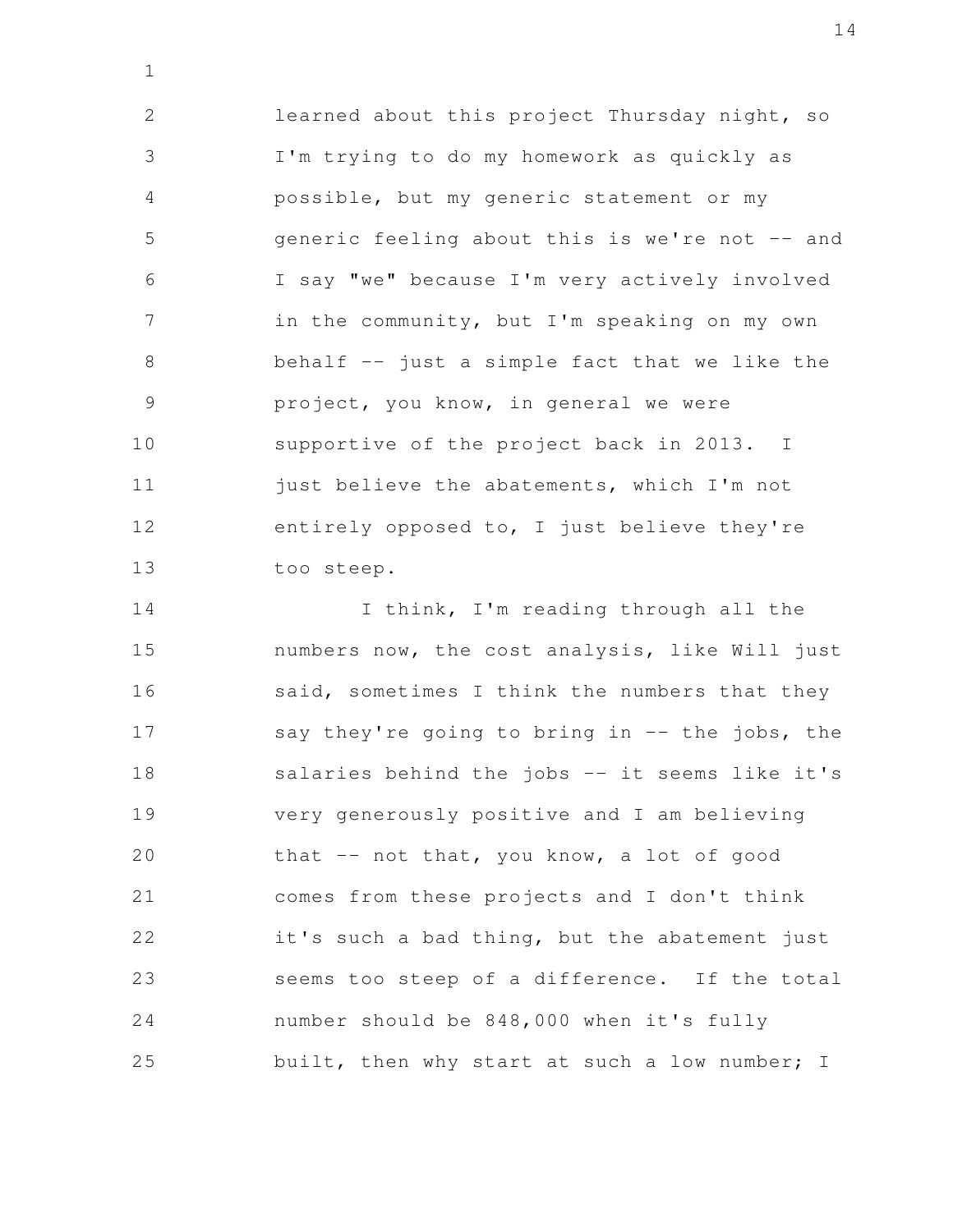know I just spoke with somebody and we said like by year three, the first year that it would be full at like a hundred and something, I just don't understand the difference. If you want to give a small incentive, you know, maybe a smaller number, you know, a hundred thousand, 300,000, but why would the difference be \$700,000 is beyond me. 2 3 4 5 6 7 8 9

1

So I'm all for the project, I'd love to see it happen, I think it has some great positives, I just don't understand the need for the abatement to that extreme, you know, I don't think it's going to stop the project and also, as Will stated, we do have other projects around, so it's not like you have to entice the project to be built, it will be built and if it wasn't, you know, we do have other areas that are filling that need. So that's pretty much my statement. MS. MULLIGAN: Thank you. Is there anyone else who would like to make comment? (No response.) MS. MULLIGAN: Okay. I'm going to 10 11 12 13 14 15 16 17 18 19 20 21 22 23 24 25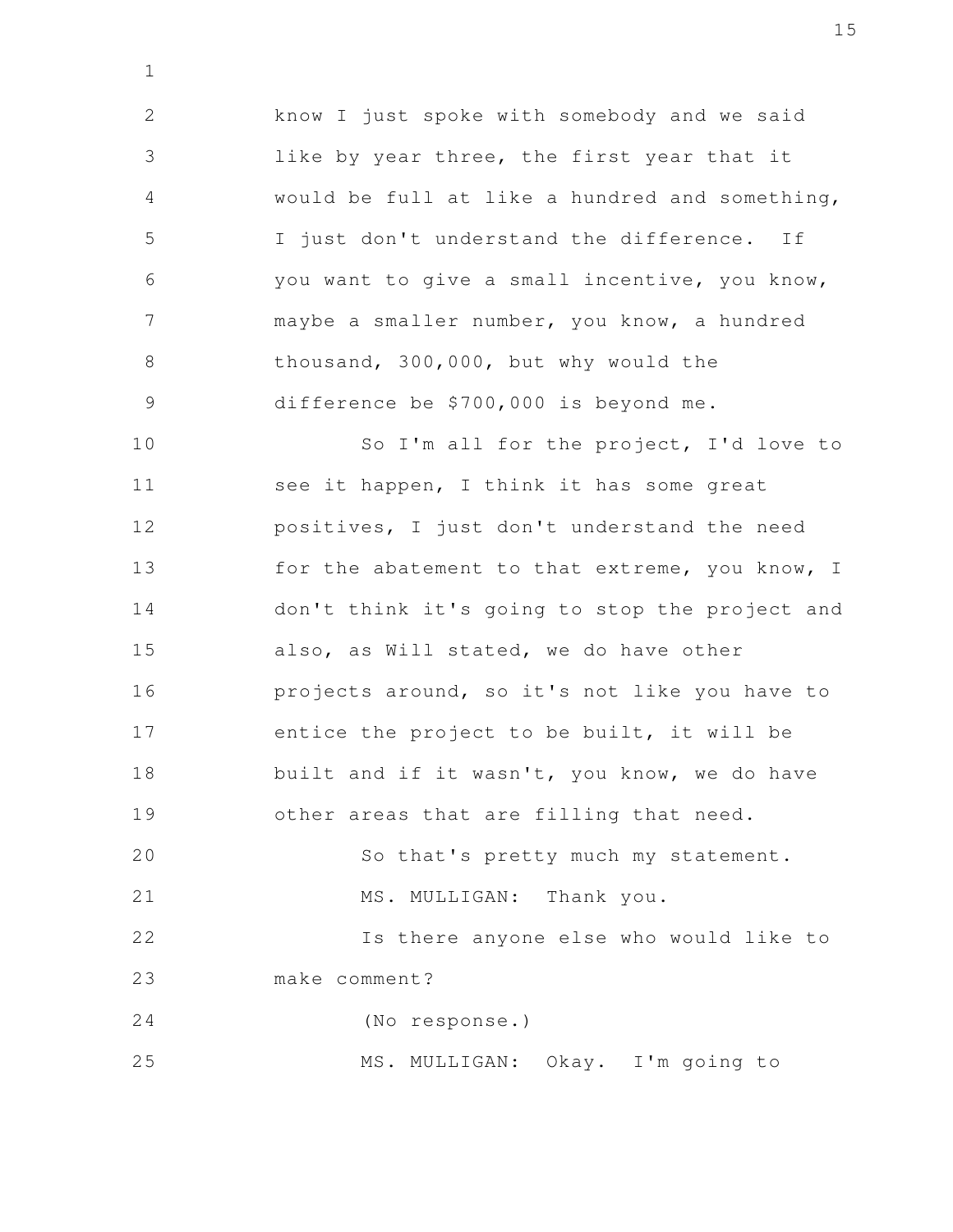leave this open for, you know, about 15 more minutes just in case somebody else joins, see if anybody else would like to make comment. (Pause.) MS. CAUDULLO: If you don't mind my saying, it's because we can't physically see each other, can I ask who's on the call? MS. MULLIGAN: To tell you the truth, a bunch of times the phone beeped and I'm not sure who's on the call. This is Lisa Mulligan, I can tell you that I am, in fact, on the call; beyond that, I'm not a hundred percent positive. MS. CAUDULLO: Oh, isn't there supposed to be a board? MR. CURRY: Peter Curry from Farrell Fritz, I'm also on the call. MS. CAUDULLO: I'm sorry, I spoke over you, my apologies. MR. CURRY: Sure. Peter Curry from Farrell Fritz, the applicant's counsel, I am also on the call. MS. MULLIGAN: And no, ma'am, our board members are not required to be on this, it's 2 3 4 5 6 7 8 9 10 11 12 13 14 15 16 17 18 19 20 21 22 23 24 25

1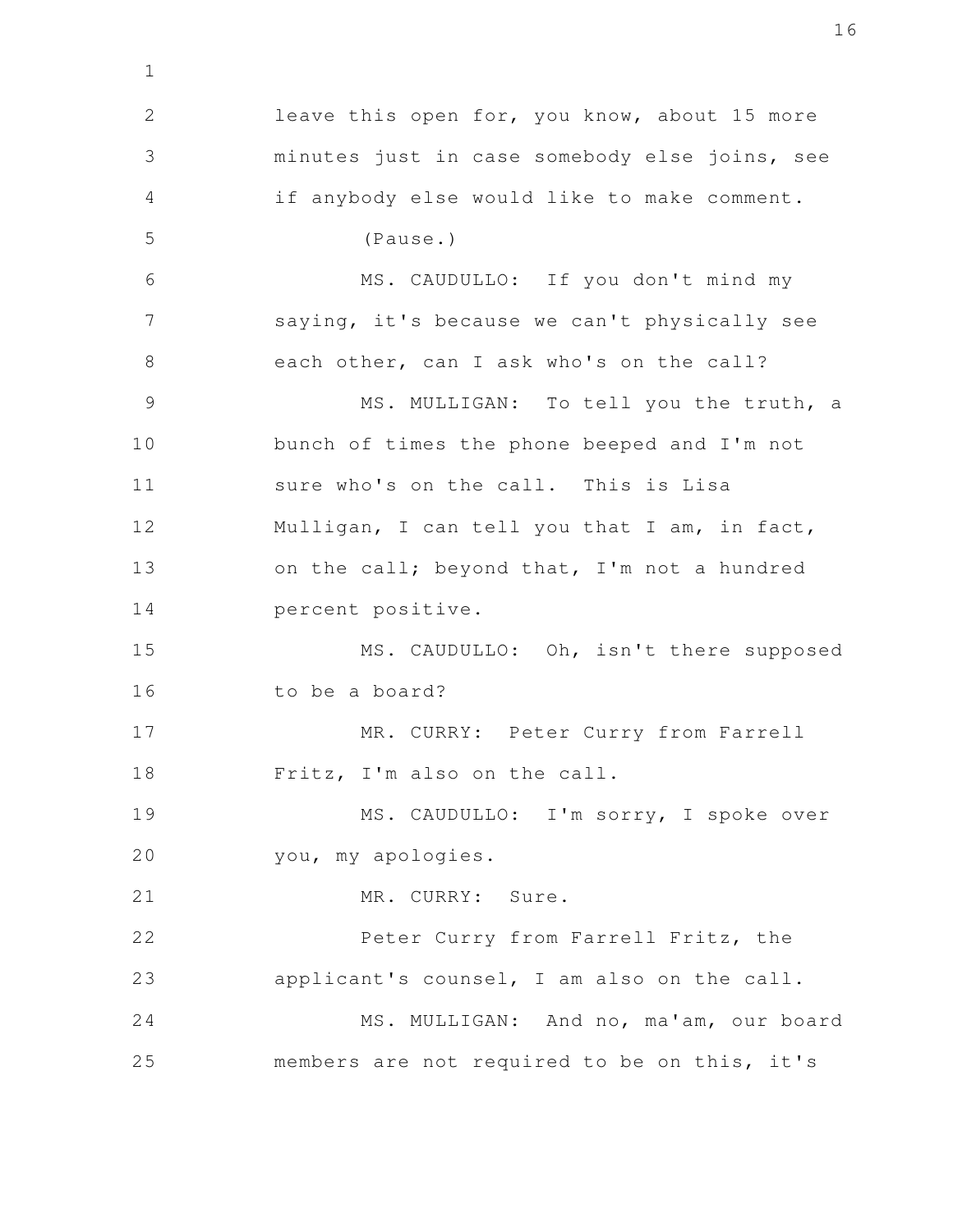being recorded and a transcript will be provided to them. MS. CAUDULLO: This is at the point of a public hearing? MR. CURRY: This is the public hearing. MS. MULLIGAN: Yes. MS. CAUDULLO: Oh, I guess I would have assumed the board would be present. MS. MULLIGAN: No, ma'am, that's why it's recorded and a transcript is provided to them. (Pause.) MS. MEYERS: Hi, Lisa, this is Krista Meyers from Councilman LaValle's office. I'm just here as a listener, I have nothing to offer for the record, but I did have to call in because I got disconnected and I just wanted to make sure that the record reflected that I was listening. MS. MULLIGAN: Thank you. (Pause.) MR. FERRARO: I'd just like to state, whether this goes on the record or not --MS. MULLIGAN: Excuse me; who's 2 3 4 5 6 7 8 9 10 11 12 13 14 15 16 17 18 19 20 21 22 23 24 25

1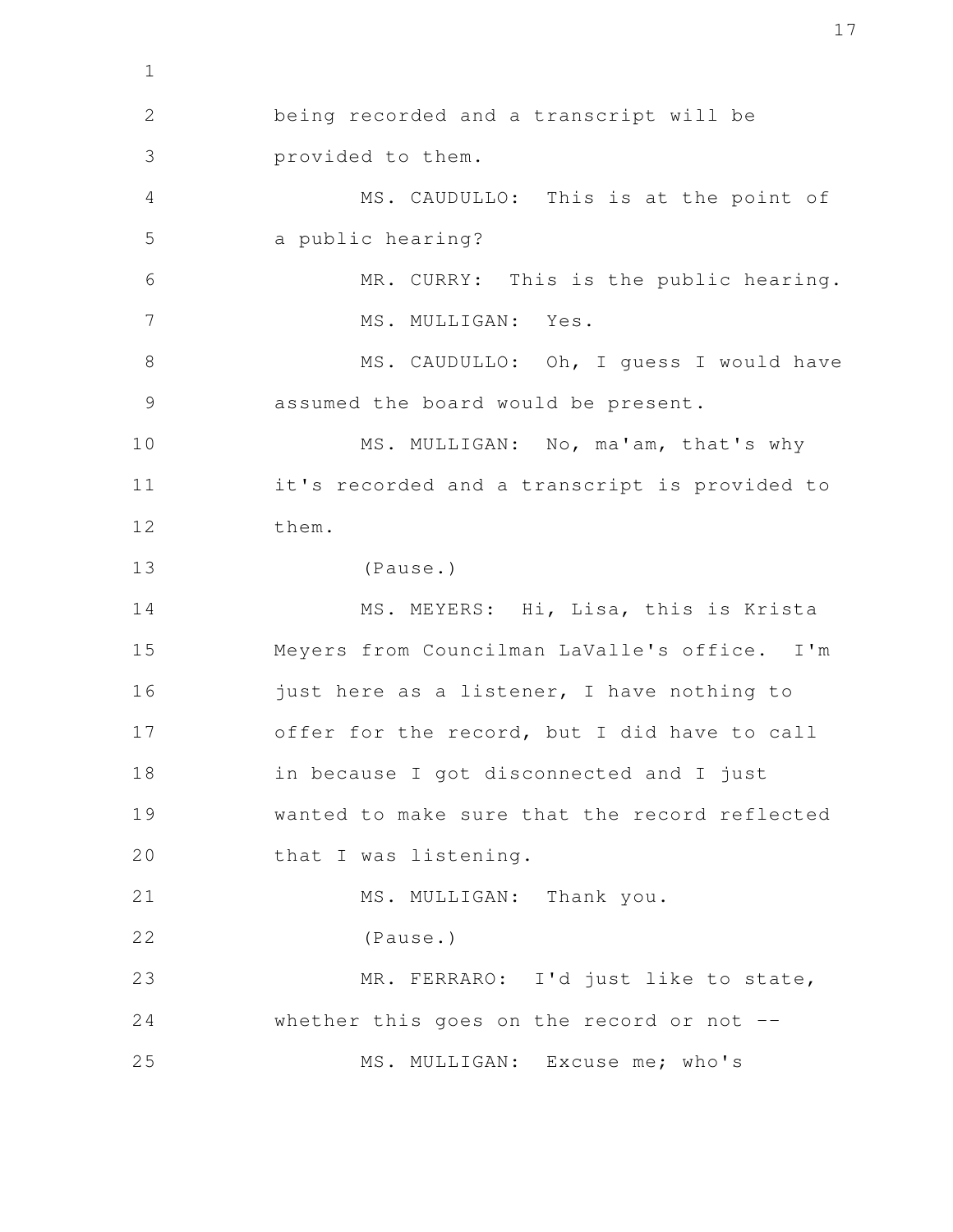speaking, please? MR. FERRARO: This is Will Ferraro. MS. MULLIGAN: Okay. Sir, you had your three minutes. MR. FERRARO: Okay. MS. MULLIGAN: Are you adding to your statement? MR. FERRARO: It doesn't matter if it's on the record or not. I think that the IDA board members should be required to be on these calls in the future and if not, I think it would only be fair to allow community members to log comments publicly over like a revolving period, maybe a week or so because it just seems unfair that, you know, we have to be on these calls to log a record and yet they can be off a call for a board they sit on and just read the transcript later, so it's just expressing that opinion; if it's on the record, great, if not, that's fine, too. MS. MULLIGAN: Okay. Is there anyone else who wants to make comment on this public hearing? (No response.) 2 3 4 5 6 7 8 9 10 11 12 13 14 15 16 17 18 19 20 21 22 23 24 25

1